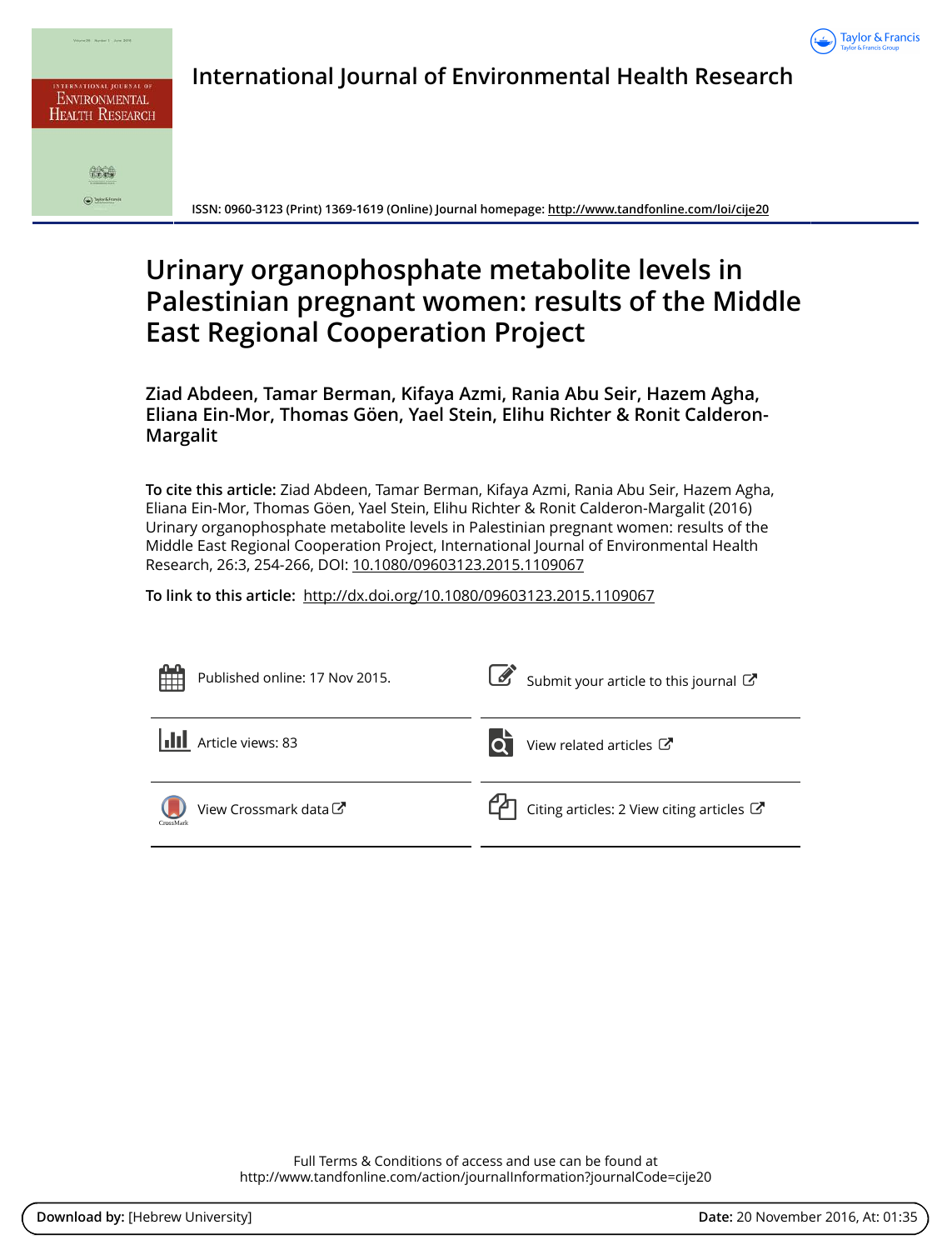## Urinary organophosphate metabolite levels in Palestinian pregnant women: results of the Middle East Regional Cooperation Project

Ziad Abdeen<sup>a</sup>, Tamar Berman<sup>b</sup>\*, Kifaya Azmi<sup>a</sup>, Rania Abu Seir<sup>a</sup>, Hazem Agha<sup>a</sup>, Eliana Ein-Mor<sup>c</sup>, Thomas Göen<sup>d</sup>, Yael Stein<sup>c</sup>, Elihu Richter<sup>c</sup> and Ronit Calderon-Margalit<sup>c</sup>

<sup>a</sup>Al-Quds Nutrition and Health Research Institute, Al-Quds University, Jerusalem, Palestine; <sup>b</sup>Public Health Services, Ministry of Health, Jerusalem, Israel; <sup>c</sup>The Hebrew University-Hadassah School of Public Health, Jerusalem, Israel; <sup>d</sup>Institute and Outpatient Clinic of Occupational, Social and Environmental Medicine, Friedrich-Alexander-Universität Erlangen-Nürnberg, Germany

(Received 7 May 2015; final version received 2 August 2015)

The purpose of the study was to measure urinary organophosphate (OP) metabolites in Palestinian pregnant women, and to compare levels with those in pregnant women in Jerusalem and women from the general population in Israel. We measured six dialkyl phosphates in urine samples collected from 148 pregnant women from the West Bank area. Median total dimethyl phosphate (DM<sub>total</sub>) levels were significantly lower in Palestinian women compared to Jerusalem pregnant women and women in Israel ( $p = 0.041$ ). In Palestinian women reporting that their place of residence was near an agricultural field,  $DM_{total}$  levels were significantly higher ( $p = 0.037$ ). Lower urinary excretion of dimethyl phosphate pesticide metabolites in Palestinian women compared to Israeli women may result from lower consumption of fruits and vegetables in the Palestinian population. Our findings highlight differences in OP pesticide exposure in populations with close geographical proximity but with differences in culture, diet, lifestyle, and regulatory oversight of pesticides.

Keywords: organophosphates; pesticides; maternal; pregnant; biomonitoring; exposure

#### Introduction

The developing fetus is uniquely vulnerable to the effects of organophosphate (OP) pesticides. Prenatal exposure to OP pesticides is associated with decreased birth weight (Whyatt et al. [2004\)](#page-13-0), abnormal reflexes in newborns (Young et al. [2005;](#page-13-0) Engel et al. [2007\)](#page-12-0), lower scores on tests of cognitive and motor development (Rauh et al. [2006\)](#page-13-0), increased risk of pervasive developmental problems (Eskenazi et al. [2007](#page-12-0)), a significant reduction in childhood IQ (Bouchard et al. [2011](#page-11-0); Engel et al. [2011](#page-12-0); Rauh et al. [2011\)](#page-13-0), brain anomalies (Rauh et al. [2012\)](#page-13-0), autism spectrum disorders (Shelton et al. [2014](#page-13-0)), and respiratory symptoms consistent with possible asthma in childhood (Raanan et al. [2015\)](#page-12-0). Since prenatal exposure to OPs can increase the risk of adverse birth effects, neurodevelopmental outcomes, and respiratory symptoms, it is important to investigate maternal exposure to these pesticides during pregnancy.

<sup>\*</sup>Corresponding author. Email: [tamar.berman@moh.health.gov.il](mailto:tamar.berman@moh.health.gov.il)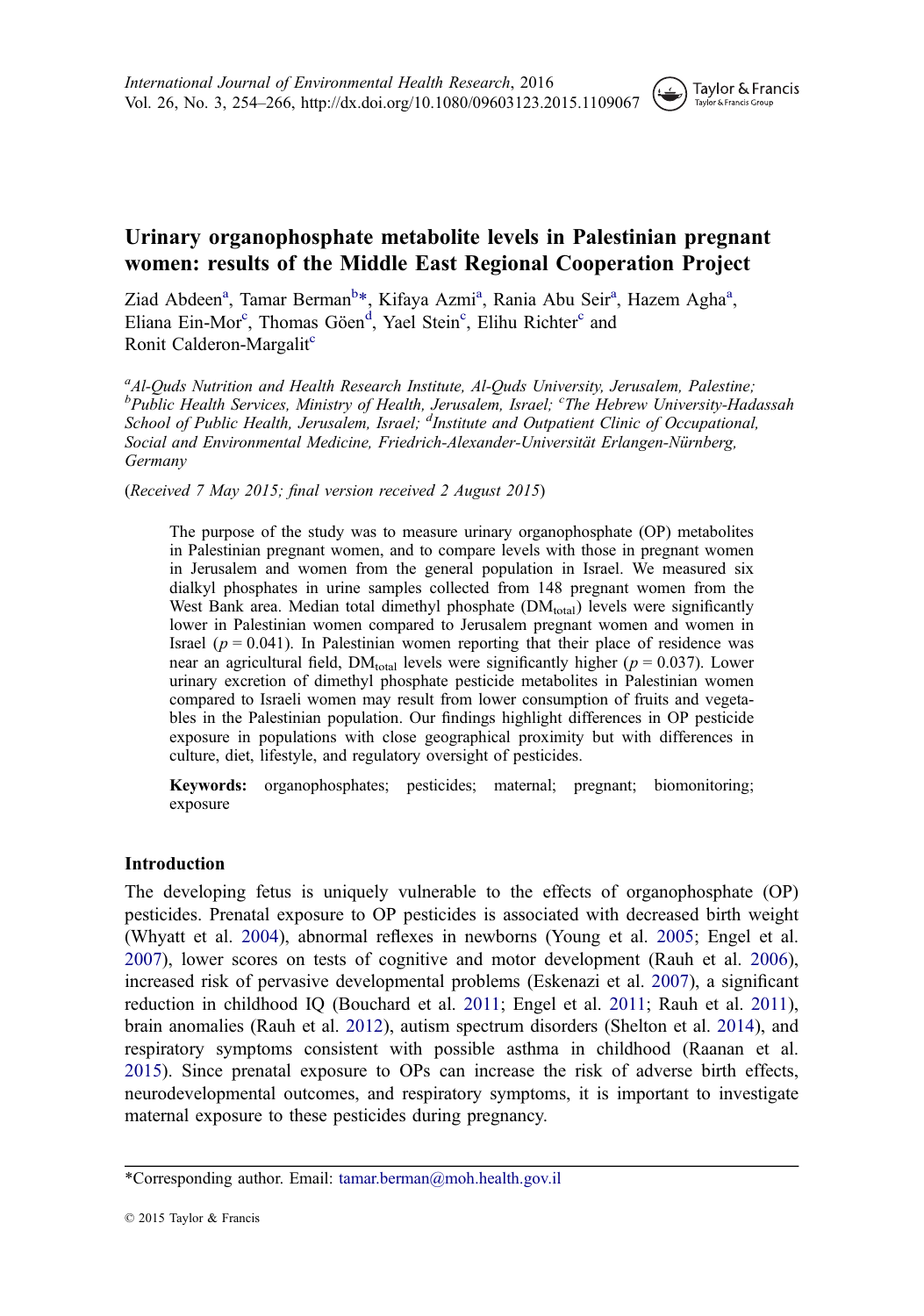While data are available on maternal exposure to OP pesticides during pregnancy in many international populations, including the USA, the Netherlands, Israel, China, Thailand, and Mexico (Ye et al. [2009;](#page-13-0) Castorina et al. [2010](#page-11-0); Fortenberry et al. [2014;](#page-12-0) Kongtip et al. [2014;](#page-12-0) Zhang et al. [2014](#page-13-0)), data on levels of exposure in Palestinian pregnant women are lacking. Previous studies in Israel have shown that pregnant women and the general population have relatively high levels of exposure to OP pesticides, especially those which metabolize to dimethyl phosphate  $(DM<sub>total</sub>)$ . Levels of these metabolites were almost 10 times higher in the general population in Israel than in US adults and almost three times higher than in Canadian adults, while in Israeli pregnant women DM metabolite concentrations were between four and six times higher than in pregnant women in the USA (Berman et al. [2011](#page-11-0), [2013b](#page-11-0)).

Previous reports have indicated potentially high exposures to pesticides in Palestine from numerous pathways, including occupational and take-home exposure, ambient exposure from agricultural drift, and dietary exposure to pesticide residues. Issa et al. reported that illegal use of restricted or banned pesticides is common in the West Bank, as are practices that potentially increase exposures of farmers' family members (Issa et al. [2010\)](#page-12-0). Five of fifteen pesticides reported by West Bank farmers as commonly used in 2006 were OP pesticides (azinphos-methyl, chlorpyrifos, dichlorvos, dimethoate, and methamidiphos). Pesticide poisoning is a major health problem in Palestine, and one third of pesticide poisoning cases in 2006–2010 had symptoms consistent with organophosphate poisoning (Sawalha et al. [2012](#page-13-0)). In a study on exposure of farmers and their families in the Nablus district, household dust samples contained detectable levels of both chlorpyrifos and methamidiphos (Abdel Raouf Al Faris, [2007\)](#page-11-0). The reported lack of enforcement of good agricultural practices and sporadic reports of high residue levels in agricultural produce exported from Palestine also suggest that the Palestinian population may be highly exposed to pesticides (Al Sa"ed et al. [2011](#page-11-0)).

In this study, we present data on urinary concentrations of OP pesticides in pregnant women from Palestine. We compared levels in this cohort to the Israeli population in order to better understand the impact of dietary and environmental factors in Palestine on levels of exposure to OP pesticides.

#### **Methods**

#### Enrollment

In 2010–2012, one hundred and forty-eight women were recruited at prenatal clinics and hospitals in the West Bank (Nablus, Jenin, Hebron, Jericho, and Bethlehem) and the Red Crescent Hospital in East Jerusalem (Figure [1\)](#page-3-0). The institutional review board at Al-Quds University approved the study. Women were eligible if they were in week 24–28 of a singleton pregnancy and had not developed a pregnancy complication (i.e. gestational diabetes, hypertension, and preeclampsia). At the time of recruitment, women were asked to provide one spot urine sample for analysis of dialkyl phosphate (DAP) metabolites, and complete a guided questionnaire. Participation was voluntary, and written-informed consent was obtained from all the women in the study.

#### Questionnaire

A trained interviewer administered a brief questionnaire to each woman. Information was obtained on occupation, partner's occupation, current and past agricultural work,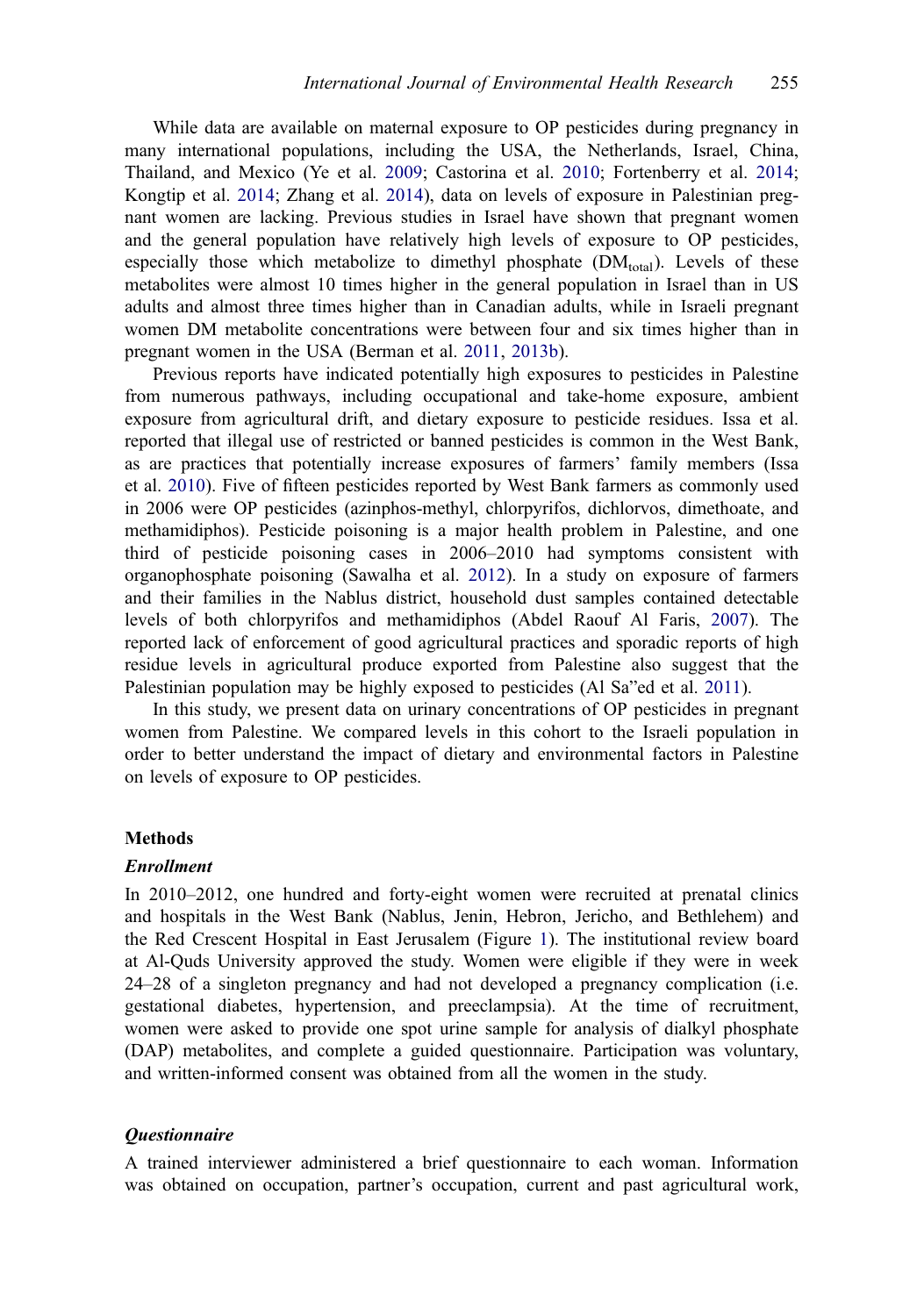<span id="page-3-0"></span>



Figure 1. (Color online) Recruitment locations for pregnant Palestinian women.

education, smoking habits, parity, housing, distance between the residence and agricultural fields, and household use of pesticides.

#### Urine collection

Spot urine samples were collected in 120 mL urine specimen containers at the time of interview. All urine samples were maintained at 4 °C until they were frozen at  $-20$  °C. Urine samples were shipped to the University of Erlangen-Nuremberg in Germany on dry ice  $(-70 °C)$ , where they were analyzed.

### Sample analysis

Laboratory analyses of DAP urinary concentrations and creatinine were performed at the Institute and Outpatient Clinic of Occupational, Social and Environmental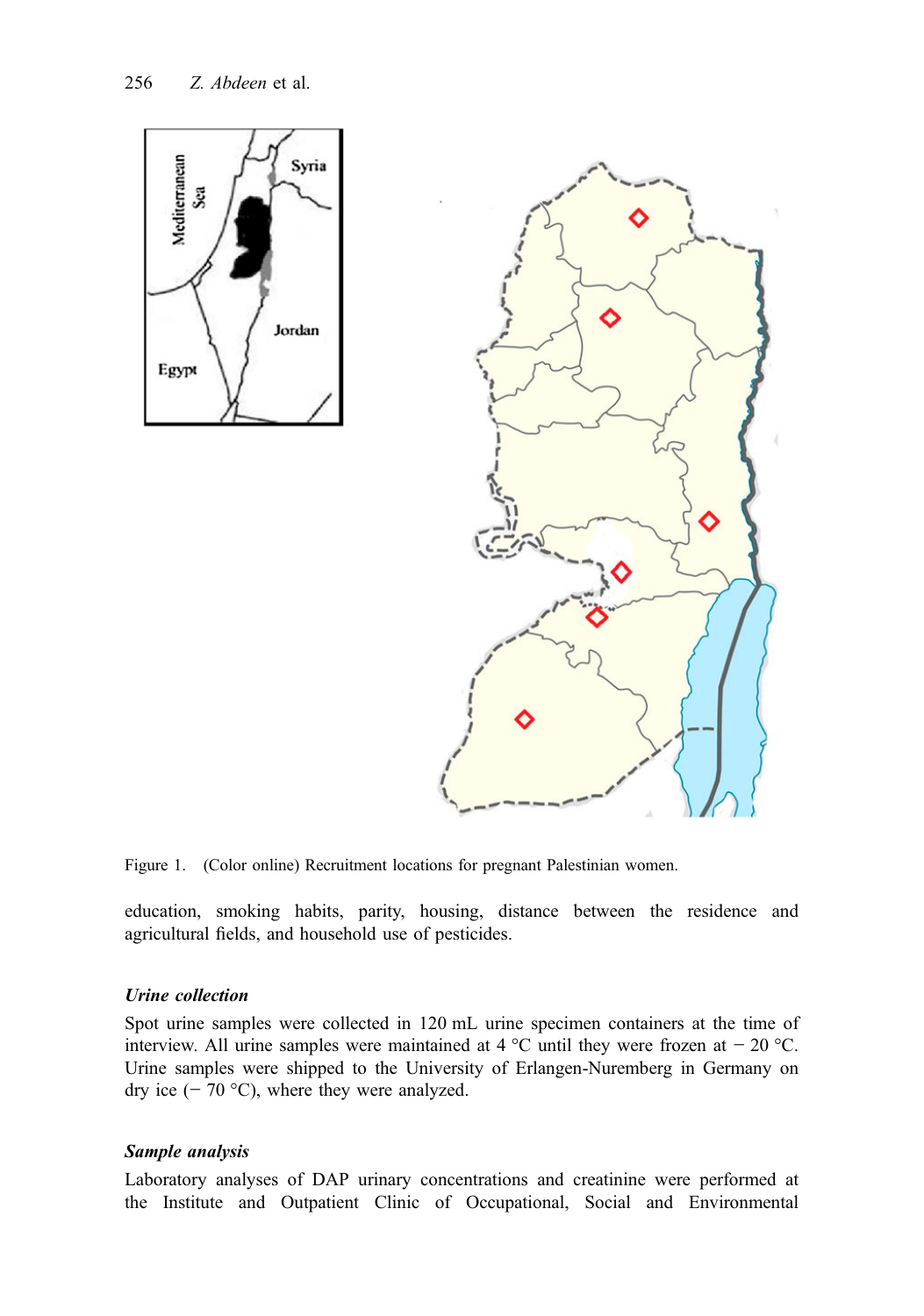Medicine, University Erlangen-Nuremberg in Germany. Urinary concentrations of dimethylphosphate (DMP), diethylphosphate (DEP), dimethylthiophosphate (DMTP), diethylthiophosphate (DETP), dimethyldithiophosphate (DMDTP), and diethyldithiophosphate (DEDTP) were determined using a GC–MS/MS procedure (Barr et al. [2010\)](#page-11-0). Isotope-labeled analogs of the analytes were added to the urine, which was then freezedried. The lyophilized urine was extracted with diethyl ether and acetonitrile. Next, the analytes were derivatized with pentafluorobenzyl bromide. After addition of water, liquid–liquid extraction was carried out twice with hexane to separate the derivatives from matrix components and excess of derivatization agent. Thereafter, GC–MS/MS analysis took place. Calibration was performed with standard solutions prepared in pooled urine. The limit of detection (LOD) ranged from 0.01  $\mu$ g/L for DEDTP to 0.1  $\mu$ g/L for DEP, DETP, DMP, and DMTP, and the limit of quantification (LOO) ranged from 0.03  $\mu$ g/L for DEDTP to 0.3 μg/L for DEP, DETP, DMP, and DMTP. Creatinine in urine was determined according to the Jaffé method (Larsen [1972\)](#page-12-0). Quality assessment of the analytical procedures was performed by analyzing quality control samples and recording in quality control charts as well as by successful participation in proficiency tests of the German External Quality Assessment Scheme for both DAP analyses and creatinine (Göen et al. [2012\)](#page-12-0).

#### Data analysis

Concentrations below the LOQ but above LOD for an analyte were replaced by the LOD for that analyte, and concentrations below the LOD were replaced with the LOD divided by the square root of 2 according to the statistical model by Hornung and Reed ([1990\)](#page-12-0). We calculated geometric means and percentiles (50th, 75th, 90th, and 95th) and their confidence intervals for urinary OP metabolite concentrations and for creatinineadjusted concentrations. We calculated Spearman correlation coefficients between individual metabolites.

We used independent samples medians test, as well as independent samples Kolmogorov–Smirnov test, to compare differences in metabolite concentrations between the Palestinian cohort and two additional study populations: 120 females from the 2011 Israel Biomonitoring Study (IBS) (Berman et al. [2013a](#page-11-0)) and a subset of 73 pregnant women in Jerusalem participating in a study on exposure of pregnant women and their offspring to endocrine disrupting chemicals and organophosphate pesticides. In both the IBS and Jerusalem pregnant women study, spot urine samples were collected. Jerusalem pregnant women provided the urine sample during weeks 11–18 of pregnancy. We compared data on levels of creatinine adjusted and unadjusted DAP metabolites (μg/L,  $\mu$ g/g), as well as DM<sub>total</sub>, sum of diethyl phosphate species (DE<sub>total</sub>) and total DAP concentrations (μmol/L, μmol/g).

Within the Palestinian cohort, we used ANOVA to study associations between urinary DAP concentrations and potential predictors of exposure such as husband's work in agriculture and residence near agricultural fields.

#### **Results**

The mean age of the Palestinian pregnant women was 28 years (range 16–43) and the mean duration of gestation at recruitment was 27 weeks (range 21–34). Thirty-nine percent of Palestinian women had less than a high school level education, while twentyfive percent had a higher (bachelor's) degree. Most of the women (86 %) reported their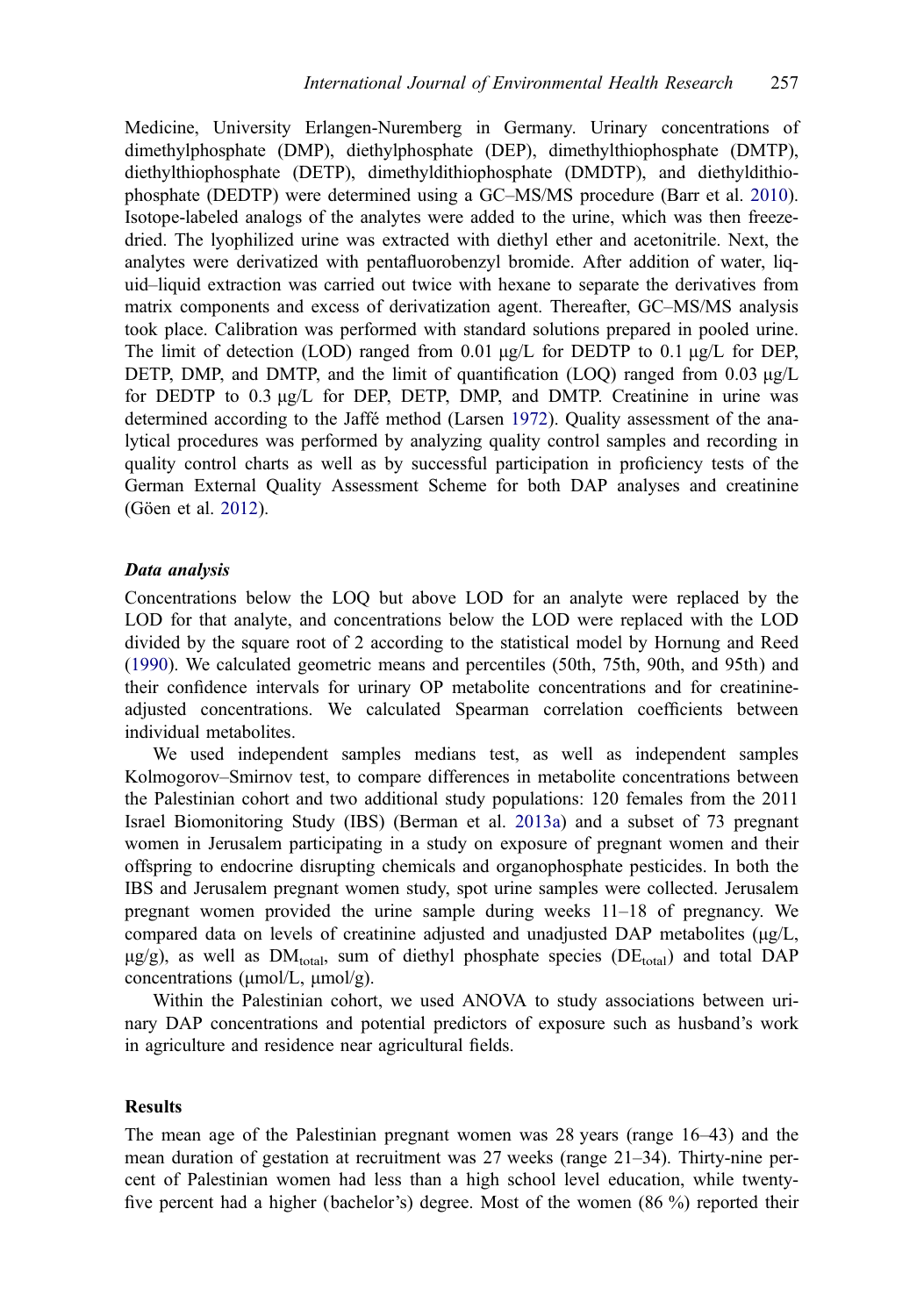profession as housekeeping. Five women (3 %) reported current work in agriculture while 27 (19 %) reported past work in agriculture. Seven women reported their husband's occupation as farmer. Forty-two (28 %) reported that a family member currently works in agriculture and an additional 13 (9 %) reported that family member worked in agriculture in the past. Thirty-seven women (25 %) reported that their place of residence was near an agricultural field, with reported distance ranging from 2 to 200 m.

Table 1 presents demographic characteristics of pregnant Palestinian women in the current study and those of pregnant women from Jerusalem and females in the 2011 IBS. Palestinian pregnant women were generally younger and less educated compared to Jerusalem pregnant women and females in the IBS.

#### Urinary OP pesticide concentrations

Geometric mean concentrations were highest for DMP and DMTP, followed by DEP and DETP. The strongest correlations were found between DMTP and DMDTP  $(r = 0.812)$  and between DEP and DETP  $(r = 0.830)$ .

Within the Palestinian cohort, current ( $n = 5$ ) or past work in agriculture ( $n = 27$ ), husband's occupation as farmer  $(n = 7)$ , and family member's occupation as farmer  $(n = 42)$  was not associated with increased metabolite levels. In 37 women reporting that their place of residence was near an agricultural field, geometric mean DMP levels were significantly higher ( $p = 0.037$  when comparing creatinine adjusted values;  $p = 0.084$  when comparing unadjusted values;  $p = 0.024$  when comparing the distribution of results using the independent samples Kolmogorov–Smirnov test).

#### Comparison with Israeli populations

Geometric mean concentrations of DMP and DMTP metabolites were lower in Palestinian pregnant women compared to those in Jerusalem pregnant women and women in the IBS (Table [2](#page-6-0)). When comparing median values,  $DM_{total}$  levels were significantly lower in Palestinian women (0.13 μmol/L compared to 0.19 μmol/L in

|                                          | Palestinian pregnant<br>women $(n = 148)$ | Jerusalem pregnant<br>women $(n = 72)$ | Females, Israel<br>biomonitoring study<br>$(n = 120)$ |
|------------------------------------------|-------------------------------------------|----------------------------------------|-------------------------------------------------------|
| Age (mean)<br>$\pm$ SD                   | $28.2 \pm 6.7$                            | $31.15 \pm 4.8$                        | $40.9 \pm 13.4$                                       |
| Education $(\% )$                        |                                           |                                        |                                                       |
| $\leq$ High<br>school                    | 39                                        | $\mathbf{0}$                           | 23                                                    |
| High school                              | 35                                        | 24                                     | 48                                                    |
| Higher<br>education                      | 25                                        | 76                                     | 27                                                    |
| Marital status<br>$\frac{6}{6}$ married) | 100                                       | 100                                    | 53                                                    |
| Smoking $(\% )$                          | $4^{\rm a}$                               | 3 <sup>b</sup>                         | 27                                                    |

Table 1. Demographic characteristics of Palestinian pregnant women, Israeli pregnant women, and females in the Israel Biomonitoring Study (IBS).

<sup>a</sup>Pregnant women were asked if they smoked prior to pregnancy.

<sup>b</sup>Pregnant women were asked if they currently smoke.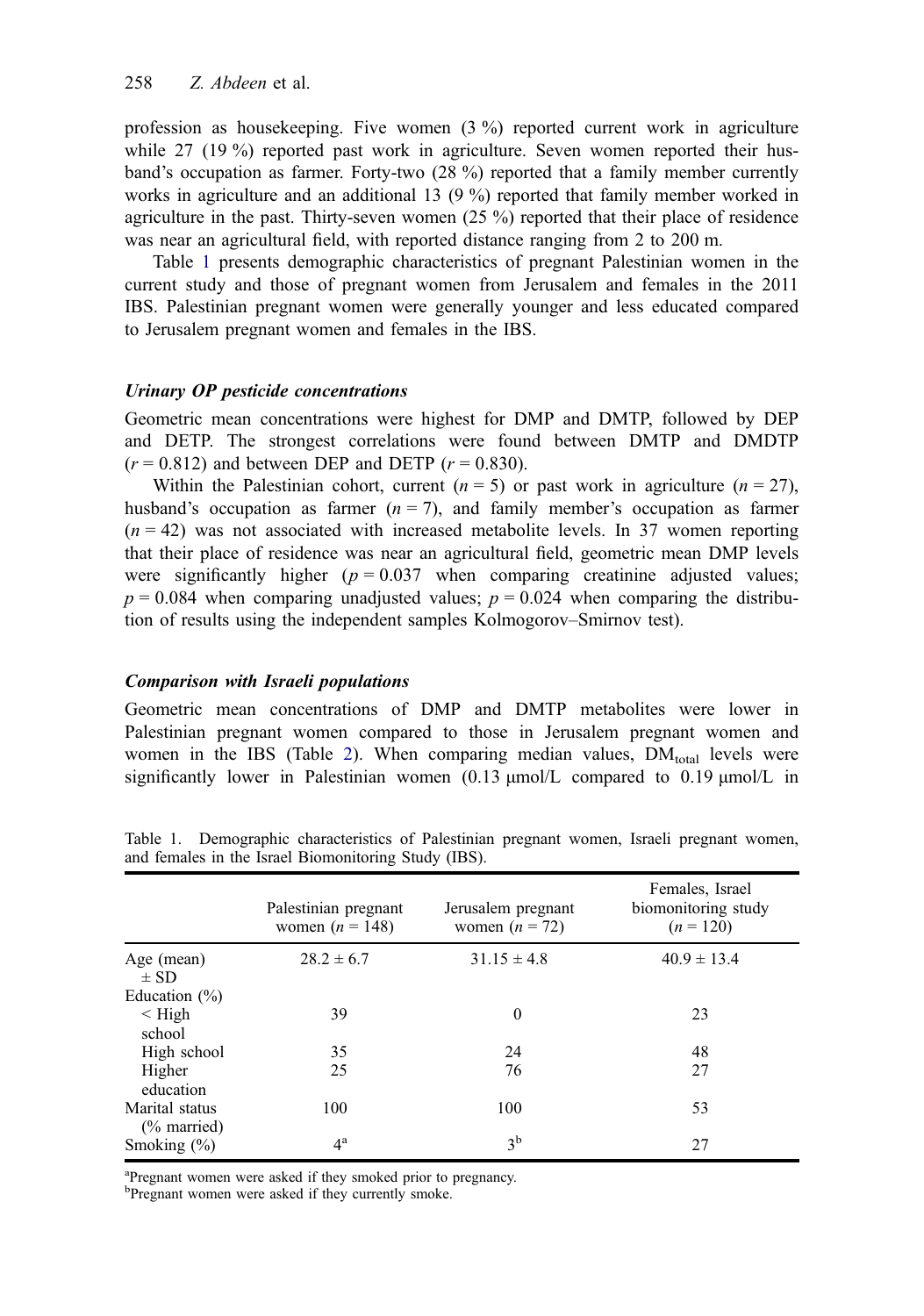|                     |            |            |                | Percentile |       |         |
|---------------------|------------|------------|----------------|------------|-------|---------|
|                     |            | $\% >$ LOO | Geometric mean | 50th       | 95th  | Maximum |
| $DMP (\mu g/L)$     | PA         | 89.7       | 3.7            | 4.9        | 41.5  | 203.3   |
|                     | JR         | 100        | 10.3           | 12.1       | 67.7  | 247.8   |
|                     | <b>IBS</b> | 100        | 14.4           | 14.9       | 69.9  | 116.5   |
| DMTP $(\mu g/L)$    | PA         | 97.2       | 8.6            | 8.6        | 84.9  | 1523.1  |
|                     | <b>JR</b>  | 100        | 12.7           | 9.9        | 113.5 | 452.8   |
|                     | <b>IBS</b> | 100        | 9.5            | 8.7        | 152.2 | 246.3   |
| DMDTP $(\mu g/L)$   | PA         | 69.0       | 0.4            | 0.4        | 9.3   | 314.3   |
|                     | JR         | 57         | 0.5            | 0.3        | 9.3   | 27.8    |
|                     | <b>IBS</b> | 74.2       | 0.4            | 0.3        | 8.7   | 41.9    |
| DEP $(\mu g/L)$     | PA         | 98.6       | 2.9            | 2.70       | 37.9  | 205.6   |
|                     | JR         | 94.5       | 2.7            | 2.9        | 16.2  | 49.3    |
|                     | <b>IBS</b> | 98.3       | 2.1            | 2.2        | 8.6   | 13.5    |
| DETP $(\mu g/L)$    | PA         | 71.7       | 0.9            | 0.8        | 12.7  | 52.1    |
|                     | <b>JR</b>  | 75.3       | 0.6            | 0.6        | 5.5   | 11.8    |
|                     | <b>IBS</b> | 76.7       | 0.5            | 0.5        | 3.3   | 5.4     |
| DEDTP $(\mu g/L)$   | PA         | 42.8       | 0.02           | 0.01       | 0.2   | 2.8     |
|                     | JR         | 60         | 0.09           | 0.1        | 1.5   | 2.5     |
|                     | <b>IBS</b> | 40.8       | 0.03           | 0.01       | 0.2   | 1.8     |
| Total DM (µmol/L)   | PA         |            | 0.116          | 0.127      | 0.910 | 14.32   |
|                     | JR         |            | 0.194          | 0.190      | 1.448 | 4.010   |
|                     | <b>IBS</b> |            | 0.206          | 0.200      | 1.829 | 2.600   |
| Total DE (umol/L)   | PA         |            | 0.028          | 0.027      | 0.524 | 1.34    |
|                     | <b>JR</b>  |            | 0.028          | 0.028      | 0.151 | 0.33    |
|                     | <b>IBS</b> |            | 0.020          | 0.022      | 0.077 | 0.11    |
| Total DAPs (µmol/L) | <b>PA</b>  |            | 0.178          | 0.192      | 1.43  | 14.6    |
|                     | JR         |            | 0.234          | 0.231      | 1.51  | 4.09    |
|                     | <b>IBS</b> |            | 0.231          | 0.220      | 1.84  | 2.72    |

<span id="page-6-0"></span>Table 2. Urinary concentrations of organophosphate pesticide metabolites in Palestinian pregnant women (PA)  $(n = 148)$ , Jerusalem pregnant women (JR)  $(n = 72)$ , and women in the IBS  $(n = 120)$ .

Jerusalem pregnant women and 0.20  $\mu$ mol/L in women in IBS,  $p = 0.041$ ). In contrast, for  $DE_{total}$ , 95th percentile levels were higher in Palestinian pregnant women (Figures [2](#page-7-0)) and [3\)](#page-8-0). Using the independent sample Kolmogorov–Smirnov test, distribution of results between Palestinian pregnant women and women in the IBS was significantly different for DM<sub>total</sub> and total DAPs ( $p < 0.001$ , and  $p = 0.01$ , respectively), and different by trend for DE<sub>total</sub> ( $p = 0.066$ ). Results were comparable when comparing creatinine adjusted values.

#### **Discussion**

The results of the current study show that pregnant women in Palestine have lower DAP levels and  $DM_{total}$  levels compared to pregnant women in Jerusalem and women from the general population in Israel. Sample analyses for the current study and for the studies in the Israeli populations were conducted at the same laboratory, so differences in the reported concentrations are not the result of analytical uncertainty. These findings are surprising in light of previous reports on overuse, para-occupational exposures, and lack of regulatory oversight on pesticide use in Palestine (Issa et al. [2010](#page-12-0); Al-Sa"ed et al. [2011](#page-11-0)) and the fact that 25 % of women in this rural cohort reported living near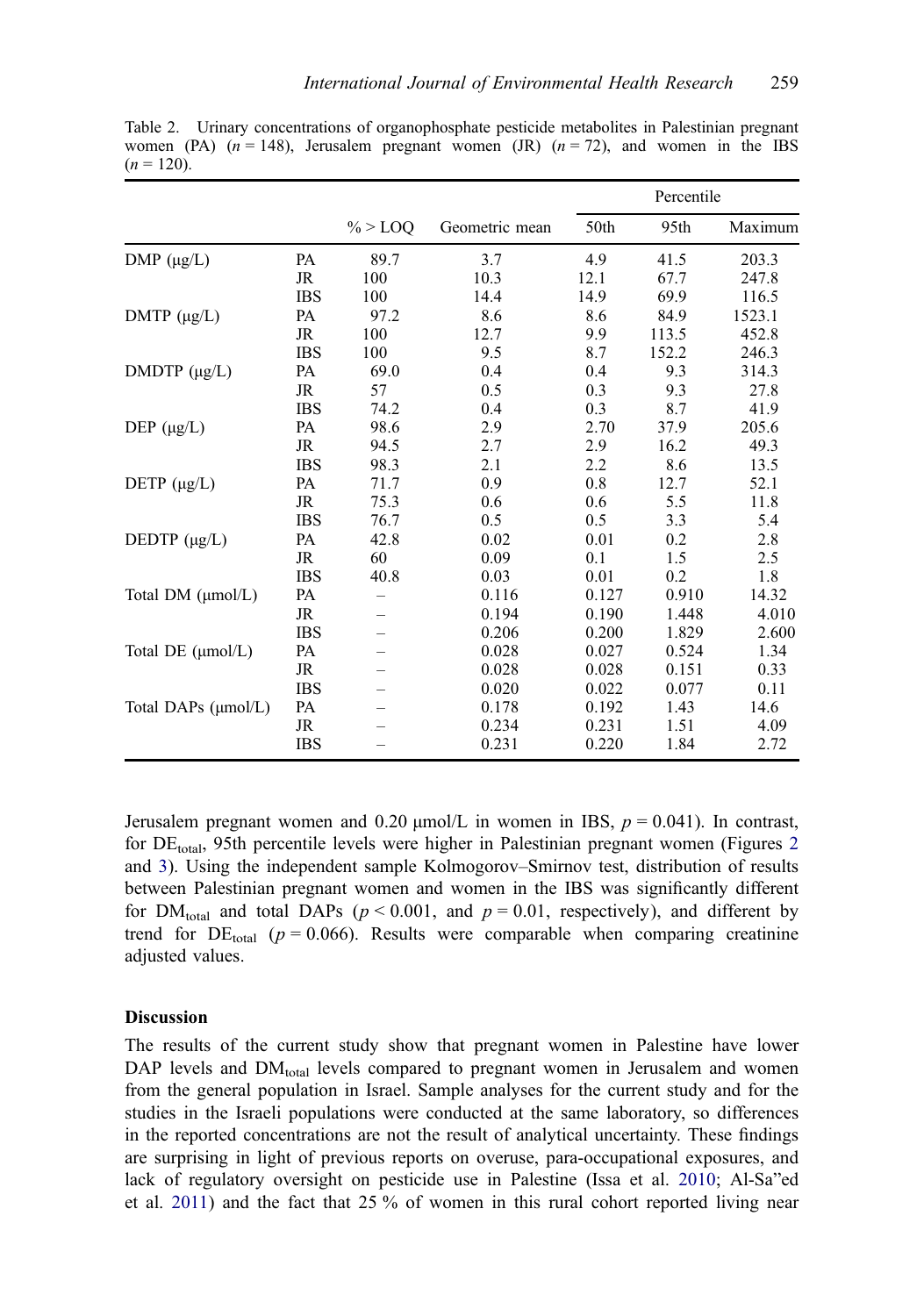<span id="page-7-0"></span>

Error Bars: 95% CI

Figure 2. (Color online) Urinary diethyl metabolites ( $DE_{total}$ ) ( $\mu$ mol/L) in Palestinian pregnant women, Jerusalem pregnant women and women participating in the IBS.

agricultural fields, while 34 % reported that their husband or other family member currently works in agriculture. We emphasize that while urinary OP metabolite levels in Palestinian women were lower than in Israeli women, levels were higher than those in pregnant women in an agricultural community in California (CHAMACOS), a cohort in which maternal OP exposures have been associated with extensive adverse birth outcomes (Bouchard et al. [2011;](#page-11-0) Eskenazi et al. [2007;](#page-12-0) Raanan et al. [2015\)](#page-12-0).

One plausible explanation for the lower levels of exposure to OP pesticides in this population is lower intake of fruits and vegetables in the Palestinian population compared to Israelis. In a population-based survey of adults in the West Bank, 80.3 % reported eating less than five servings of fruit and/or vegetables on average per day (WHO [2010](#page-13-0)). In a study of adolescents in rural areas in Hebron in 2011, more than 90.5 % of study participants reported low consumption of fruits and 88.1 % reported poor consumption of vegetables (Ghrayeb et al. [2014\)](#page-12-0). Results of the Food Consumption Survey of Mothers and Children in the West Bank and the Gaza Strip also indicate low consumption of fruits and vegetables and micronutrient intakes lower than the recommended RDA values (Abdeen & Qasrawi [2010\)](#page-11-0). Possible reasons for low fruit and vegetable consumption include poor health awareness and poor economic status (Ghrayeb et al. [2014\)](#page-12-0). According to a 2009 United Nations World Food Program report,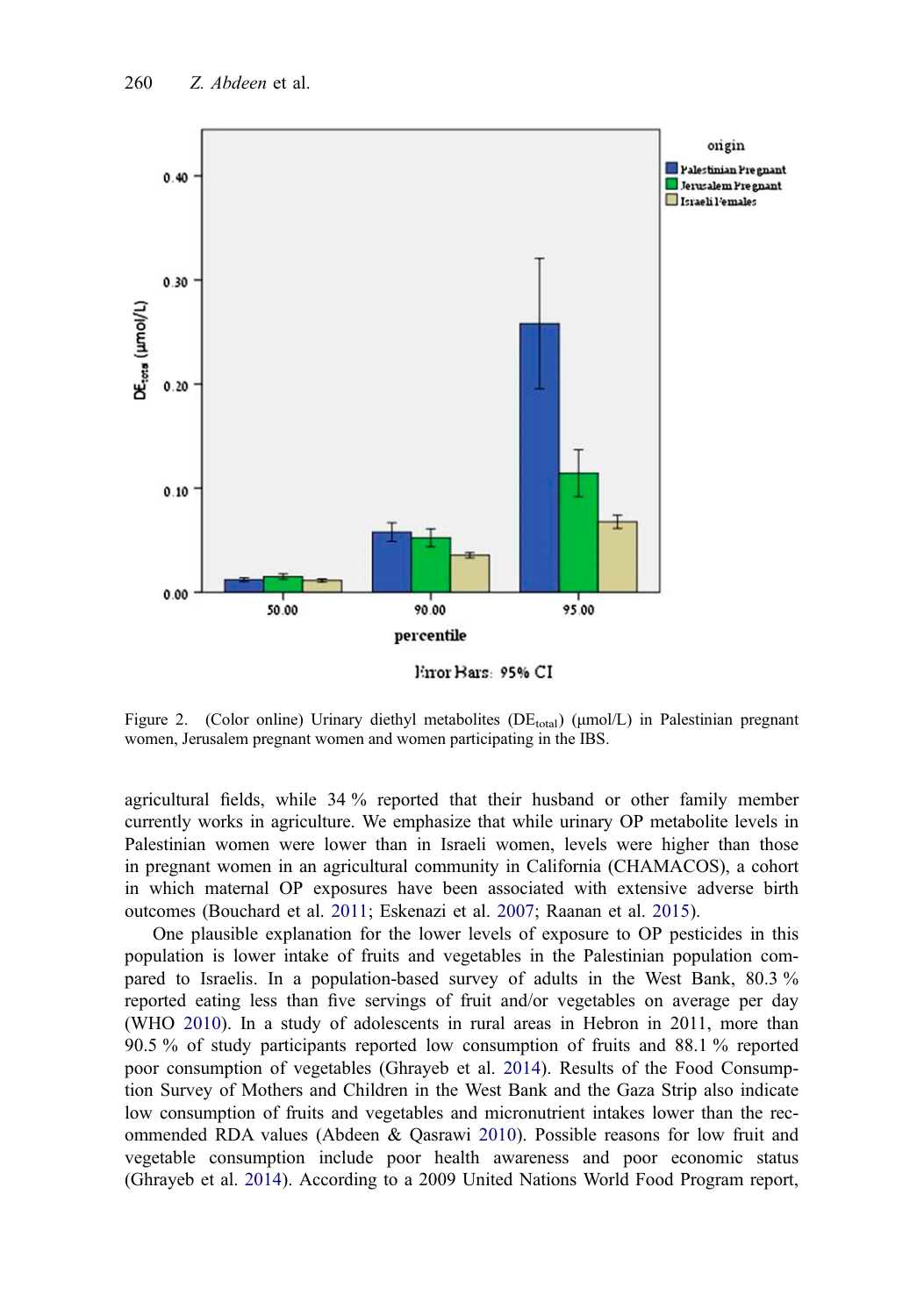<span id="page-8-0"></span>

Figure 3. (Color online) Urinary dimethyl metabolites  $(DM<sub>total</sub>) (\mu m o/L)$  in Palestinian pregnant women, Jerusalem pregnant women and women participating in the IBS.

sales of fruits in the West Bank and Gaza Strip have decreased substantially as a result of high prices (United Nations World Food Programme [2009\)](#page-13-0).

In contrast, fruit and vegetable consumption in Israel is high compared to other OECD countries (OECD [2013\)](#page-12-0). Previous findings on high levels of urinary DAPs in Israeli populations have been attributed to high levels of fruit and vegetable consumption. High fruit intake (above the 75th percentile) is associated with higher urinary DAP levels in the general population in Israel (Berman et al. [2013b\)](#page-11-0). Since we did not collect the same dietary data in all three cohorts we were unable to make comprehensive in-depth dietary comparisons. Our hypothesis that lower exposure levels in the Palestinian population can be explained by dietary patterns is consistent with previous research indicating that diet is the dominant source of exposure to pesticides both in the general population and in rural, occupationally exposed populations (McKone et al. [2007](#page-12-0)).

It is possible that low consumption of fruits and vegetables in this cohort is associated with low levels of education in this population, as 39 % of the Palestinian women in this study had less than a high school education. Several studies have found that level of education and/ or income is associated with both fruit and vegetable consumption (OECD [2013](#page-12-0)) and with urinary DAP levels (Ye et al. [2008](#page-13-0); Berman et al. [2011;](#page-11-0) Yolton et al. [2013\)](#page-13-0), indicating that high levels of fruit and vegetable consumption in highly educated individuals results in increased exposure to pesticides. In a recent study on the effects of prenatal OP exposure on neurobehavior in early infancy, women with higher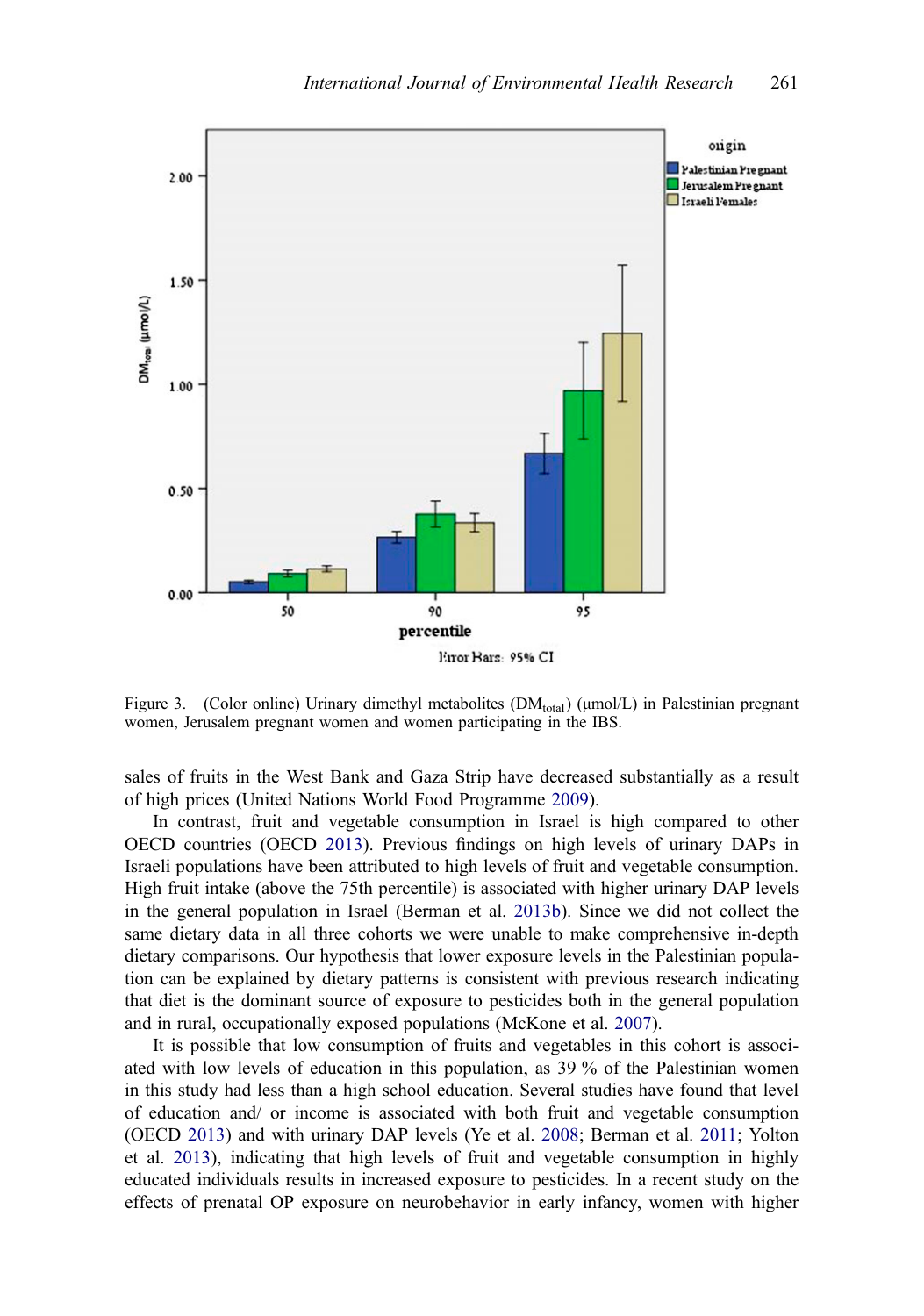DAPs were more highly educated and reported more fresh fruit and vegetable consumption (Yolton et al. [2013](#page-13-0)). It is possible that cultural and dietary habits influencing fruit and vegetable consumption in the populations in our study contribute to lower DAP level in the Palestinian population. In a previous study in the general population in Israel, Arabs, and Druze tended to lower levels of fruit and vegetable intake and lower levels of DAPs compared to Jews, although differences were not significant (Berman et al. [2013b\)](#page-11-0). It is unclear if this difference was related to level of education and/or income, or cultural predictors related to fruit and vegetable consumption.

It is possible that differences in urinary OP metabolite levels are related to differences in pesticide usage and application rates in Palestine and Israel. In 2011, Al-Saeda et al. documented a reduction in pesticides application rates in the agricultural sector in Palestine, possibly related to promotion of integrated pest management by the Ministry of Agriculture (Al-Sa"ed et al. [2011](#page-11-0)). While we were unable to directly compare application rates in Israel and Palestine, it is noteworthy that Israel is the record-holder among selected OECD countries in the use of pesticides. According to data from the Israel Central Bureau of Statistics, 3.2 tons of active ingredients were used in Israel in 2010 per  $10^6$  m<sup>2</sup> of agricultural land (Israel Central Bureau of Statistics [2013\)](#page-12-0). In the West Bank, pesticide usage is estimated at  $0.22 \text{ L}/1000 \text{ m}^2$  (Al-Sa"ed et al. [2011\)](#page-11-0). We note that there is extensive trade of fruits and vegetables between Israel and Palestine (Israel State Comptroller [2013\)](#page-12-0), such that agricultural practices in Palestine can impact exposure of Israelis and vice versa.

While median and geometric mean levels were lower in PA women for DM metabolites, and comparable to Israeli populations for DE metabolites, higher maximum DM metabolites and higher 90th percentile, 95th percentile, and maximum concentrations for DE metabolites show that a subset of women in the Palestinian cohort have considerably higher levels of exposure, potentially related to take home exposure and/ or ambient exposure from nearby agricultural fields. Women reporting that they lived near agricultural fields had higher DMP levels than other women. Maximum levels of DMP, DMTP, DETP, and DMDTP were found exclusively in women reporting that they lived near agricultural fields. Similarly, in a cohort of pregnant women from an agricultural community in Salinas Valley, California, overall levels of exposure were similar to a US reference population of pregnant women in the USA, while 95th percentile values were significantly higher in the agricultural community (Castorina et al. [2010\)](#page-11-0).

Our findings regarding higher DMP levels in women reporting living near agricultural fields are consistent with a recent study showing that in women living in agricultural areas in Thailand, urinary DMP concentrations were higher in women who reported that they lived near agricultural areas sprayed with pesticides (Kongtip et al. [2014\)](#page-12-0). In our cohort, current work in agriculture or husband's current work in agriculture was not associated with higher urinary DAP levels, possibly because of the small number of women in these categories ( $n = 5$  and 7, respectively). In addition, levels were not higher in 34 women reporting that a family member works in agriculture. Since we did not specifically ask about family members living in the same household as the pregnant women, it is unclear if these family members are a potential source of take-home exposure for the women in this study.

In addition, we note that while total DAPs were lower in the Palestinian cohort compared to Israelis, geometric mean diethyl (DE) metabolites were slightly higher. In Israel, residential pesticides containing chlorpyrifos and diazinon, which metabolize to DE metabolites, were banned in 2007 so residential exposure to OPs in Israel is unlikely. Higher rates of detection and higher levels of DE metabolites may indicate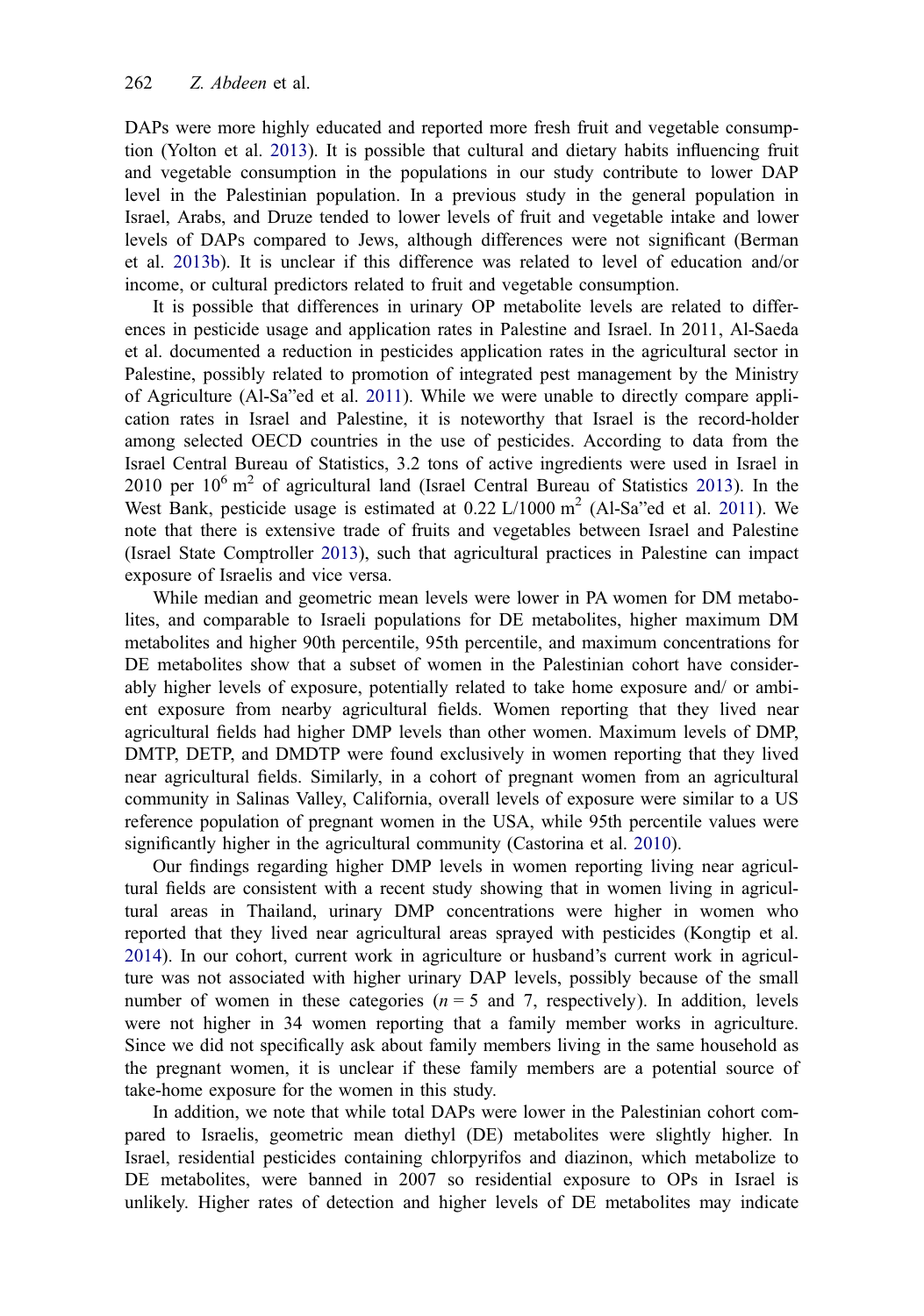residential sources of exposure to these pesticides in the Palestinian population, such as residential use or storage of these pesticides. Previous data has indicated that chlorpyrifos is present in residential dust samples in Nablus homes (Abdel Raouf Al Faris [2007\)](#page-11-0).

The main strength of the current study is that urine samples from both the Palestinian cohort and the two cohorts for comparison were analyzed by the same analytical procedure and calibration. In addition, one of the cohorts for comparison was a cohort of pregnant women, so the differences we observed are not explained by changes in diet and metabolism that accompany pregnancy.

Our study was limited by differences in questionnaire data collection between the three studies, precluding direct dietary comparisons between the populations. Another major limitation was the fact that only one spot urine sample was collected. In light of high within- person variability in DAP concentrations one urine sample may not accurately reflect OP pesticide exposure (Spaan et al. [2015\)](#page-13-0). In addition, urinary DAP measurements reflect recent exposure to the parent OP pesticides but also to DAPs decomposition products in the environment (Lu et al. [2005](#page-12-0)). In addition, we did not measure genotype and expression of paraxonase 1 (PON1), a gene involved in metabolism and detoxification of OP pesticides. As there is some evidence that Arabs and Jews may have different PON1 genetic polymorphisms (Frishberg et al. [2000\)](#page-12-0), it is possible that differences in urinary levels of excreted DAPs in the Israeli and Palestinian population are related to genetic differences in PON1. Finally, although we compared pregnant women in this study to non-pregnant women, it is possible that there are physiological changes during pregnancy that effect both the capacity to store OP pesticides and/or their metabolites and pregnancy related changes in hepatic cytochrome P450 metabolism that effect DAP metabolite ratios (Bradman et al. [2005\)](#page-11-0). However, since we compared the Palestinian pregnant women in this study to Jerusalem pregnant women as well, it is unlikely that pregnancy-related changes explain the differences between these populations. Previous studies have shown no major fluctuations in DAP levels throughout pregnancy (Bradman et al. [2005;](#page-11-0) Kongtip et al. [2014\)](#page-12-0) suggesting that differences in week of gestation between Palestinian and Jerusalem pregnant women do not explain observed differences in metabolite levels.

Our findings on lower GM and median levels of urinary DM metabolites in Palestinian pregnant women should not be interpreted as indicating lower risk of adverse birth outcomes in infants born to these women. Urinary levels in this cohort were higher than those in pregnant women in an agricultural community (CHAMACOS), a cohort in which maternal OP exposures have been associated with extensive adverse birth, developmental, and respiratory outcomes (Bouchard et al. [2011](#page-11-0); Eskenazi et al. [2007](#page-12-0); Raanan et al. [2015](#page-12-0)). In addition, high 95th percentile urinary DE levels and significantly higher DMP levels in women living near agricultural fields is of concern. Finally, our hypothesis that lower OP exposures in Palestinian women is related to lower consumption of fruits and vegetable raises concerns for birth and child outcomes in this population, in light of studies showing that maternal fruit and vegetable consumption during pregnancy has been positively linked with fetal growth, as well as protective effects against the development of specific brain tumors such as retinoblastoma (Orjuela et al. [2005](#page-12-0); Ramon et al. [2009](#page-12-0)). In fact, Yolton et al. ([2013\)](#page-13-0) found that infants born to women with higher prenatal DE levels had improved attention and reduced lethargy and hypotonia, and that women with higher DAPs had higher levels of education and higher consumption of fruits and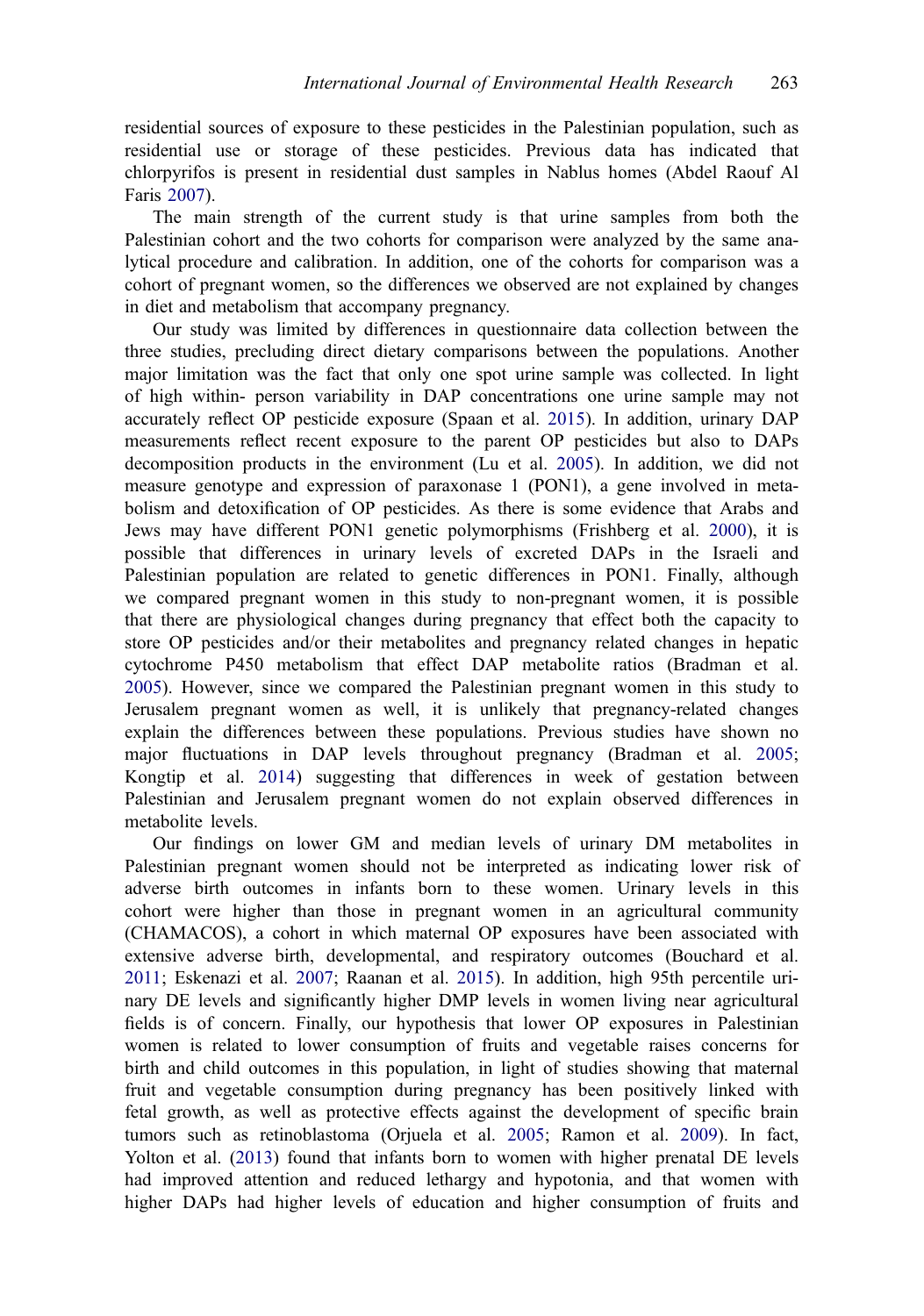<span id="page-11-0"></span>vegetables. These findings suggest that the nutritional benefits of high consumption of fruits and vegetables may outweigh the potential harm at the lower range of exposure to OP pesticides.

#### Conclusions

In conclusion, our findings highlight differences in OP pesticide exposure in populations with close geographical proximity but with differences in culture, diet, lifestyle, and regulatory oversight of pesticides. We are currently evaluating adverse birth outcomes in relation to prenatal exposures to OPs in this population. The results suggest that internal exposures are influenced not only by regional ambient conditions but also by personal dietary habits.

#### Disclosure statement

No potential conflict of interest was reported by the authors.

#### Funding

This work was supported by the United States Agency for International Development [grant number M27-028] and by the Environment and Health Fund in Jerusalem, Israel [grant number RGA 1101].

#### References

- Abdeen Z, Qasrawi R. 2010. Palestinian food: the first Palestinian national nutrition survey (FPNNS2000). Beau-Bassin: VDM Publishing House.
- Abdel Raouf Al Faris MT. 2007. The exposure of farmers and their families to pesticides in an agricultural community. [cited 2015 Mar 22]. Available from: [http://www.najah.edu/sites/de](http://www.najah.edu/sites/default/files/Centers_document/Document/The_exposure_of_Farmers.pdf) fault/fi[les/Centers\\_document/Document/The\\_exposure\\_of\\_Farmers.pdf](http://www.najah.edu/sites/default/files/Centers_document/Document/The_exposure_of_Farmers.pdf)
- Al-Sa"ed R, Ramlawi A, Salah A. 2011. A national survey on the use of agricultural pesticides in Palestine. Int J Environ Stud. 68:4.
- Barr DB, Wittassek M, Schettgen T, Hoppe HW, Angerer J. 2010. Dialkyl phosphates. Determination in urine. Deutsche Forschungsgemeinschaft: the MAK-collection for occupational health and safety. Part IV: biomonitoring methods. Weinheim: Wiley-VCH; p. 185–209.
- Berman T, Goldsmith R, Göen T, Spungen J, Novack L, Levine H, Amitai Y, Shohat T, Grotta I. 2013a. Urinary concentrations of environmental contaminants and phytoestrogens in adults in Israel. Environ Int. 59:478–484.
- Berman T, Goldsmith R, Göen T, Spungen J, Novack L, Levine H, Amitai Y, Shohat T, Grotto I. 2013b. Urinary concentrations of organophosphate pesticide metabolites in adults in Israel: demographic and dietary predictors. Environ Int. 60:183–189.
- Berman T, Hochner-Celnikier D, Barr DB, Needham LL, Amitai Y, Wormser U, Richter E. 2011. Pesticide exposure among pregnant women in Jerusalem, Israel: results of a pilot study. Environ Int. 37:198–203.
- Bouchard MF, Chevrier J, Harley KG, Kogut K, Vedar M, Calderon N, Trujillo C, Johnson C, Bradman A, Barr DB, Eskenazi B. 2011. Prenatal exposure to organophosphate pesticides and IQ in 7-year-old children. Environ Health Perspect. 119:1189–1195.
- Bradman A, Eskenazi B, Barr DB, Bravo R, Castorina R, Chevrier J, Kogut K, Harnly ME, McKone TE. 2005. Organophosphate urinary metabolite levels during pregnancy and after delivery in women living in an agricultural community. Environ Health Perspect. 113:1802– 1807.
- Castorina R, Bradman A, Fenster L, Barr DB, Bravo R, Vedar MG, Harnly ME, McKone TE, Eisen EA, Eskenazi B. 2010. Comparison of current-use pesticide and other toxicant urinary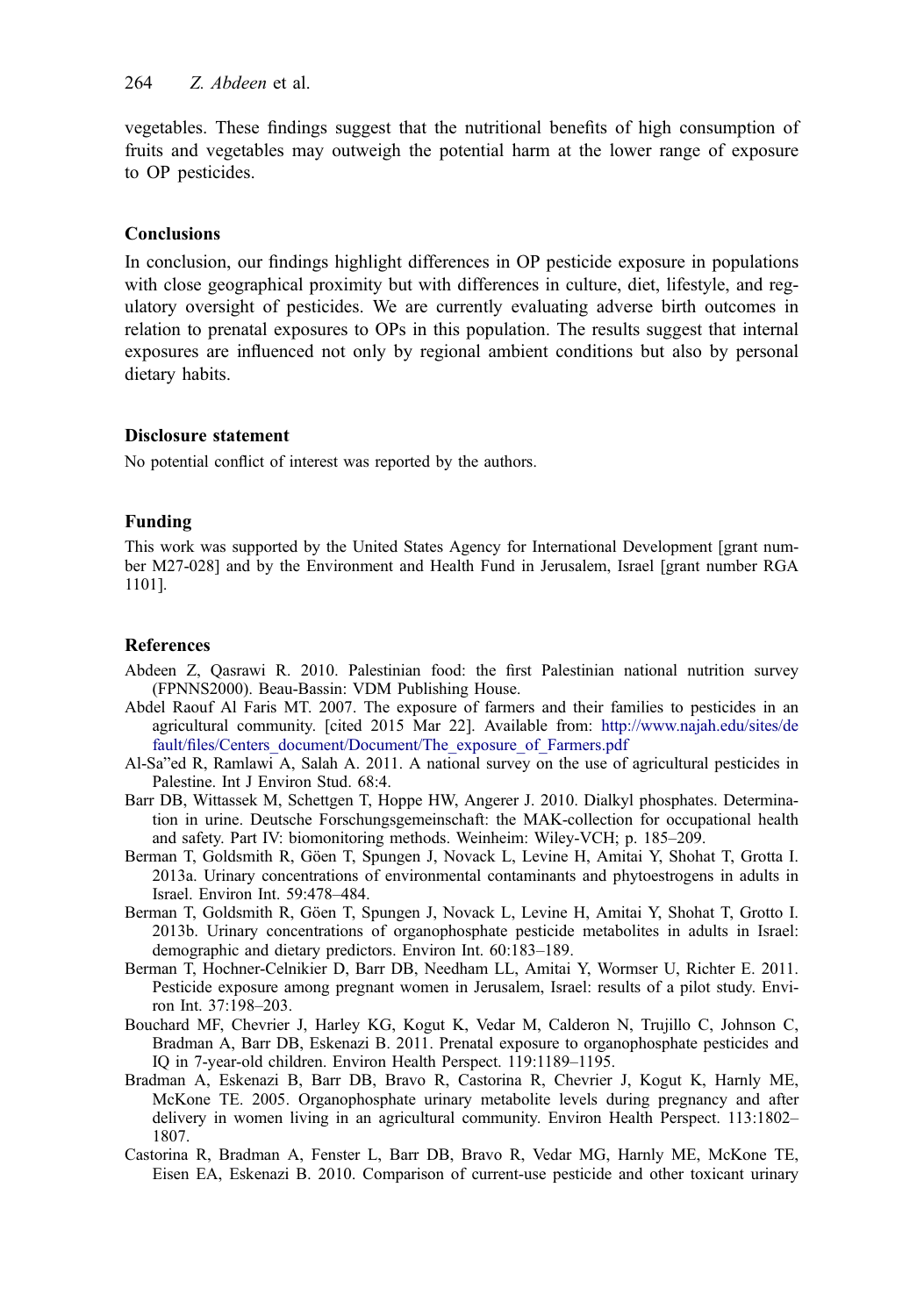<span id="page-12-0"></span>metabolite levels among pregnant women in the CHAMACOS cohort and NHANES. Environ Health Perspect. 118:856–863.

- Engel SM, Berkowitz GS, Barr DB, Teitelbaum SL, Siskind J, Meisel SJ, Wetmur JG, Wolff MS. 2007. Prenatal organophosphate metabolite and organochlorine levels and performance on the Brazelton neonatal behavioral assessment scale in a multiethnic pregnancy cohort. Am J Epidemiol. 165:1397–1404.
- Engel SM, Wetmur J, Chen J, Zhu C, Barr DB, Canfield RL, Wolff MS. 2011. Prenatal exposure to organophosphates, paraoxonase 1, and cognitive development in childhood. Environ Health Perspect. 119:1182–1188.
- Eskenazi B, Marks AR, Bradman A, Harley K, Barr DB, Johnson C, Morga N, Jewell NP. 2007. Organophosphate pesticide exposure and neurodevelopment in young Mexican–American children. Environ Health Perspect. 115:792–798.
- Fortenberry GZ, Meeker JD, Sánchez BN, Barr DB, Panuwet P, Bellinger D, Schnaas L, Solano-Gonzalez M, Ettinger AS, Hernandez-Avila M, Hu H, Tellez-Rojo MM. 2014. Urinary 3,5,6 trichloro-2-pyridinol (TCPY) in pregnant women from Mexico City: distribution, temporal variability, and relationship with child attention and hyperactivity. Int J Hyg Environ Health. 217:405–412.
- Frishberg Y, Toledano H, Becker-Cohen R, Feigin E, Halle D. 2000. Genetic polymorphism in paraoxonase is a risk factor for childhood focal segmental glomerulosclerosis. Am J Kidney Dis. 36:1253–1261.
- Ghrayeb F, Rusli AM, Al Rifai A, Ismail M. 2014. Non-communicable diseases behavioral risk factors among Palestinian adolescents: a descriptive study from a rural community of Tarqumia. World J Med Sci. 10:267–274.
- Göen T, Schaller KH, Drexler H. 2012. External quality assessment of human biomonitoring in the range of environmental exposure levels. Int J Hyg Environ Health. 215:229–232.
- Hornung RW, Reed LD. 1990. Estimation of average concentration in the presence of nondetectable values. Appl Occup Environ Hyg. 5:46–51.
- Israel Central Bureau of Statistics. 2013. Pesticides in Israel 2008–2010. [cited 21 Mar 2015]. Available from: [http://www.cbs.gov.il/publications13/pesticides2010\\_1497/pdf/e\\_print.pdf](http://www.cbs.gov.il/publications13/pesticides2010_1497/pdf/e_print.pdf)
- Israel State Comptroller. 2013. Annual report (in Hebrew). Available from: [http://www.mevaker.](http://www.mevaker.gov.il/he/Reports/Pages/95.aspx) [gov.il/he/Reports/Pages/95.aspx](http://www.mevaker.gov.il/he/Reports/Pages/95.aspx)
- Issa Y, Sham'a FA, Nijem K, Bjertness E, Kristensen P. 2010. Pesticide use and opportunities of exposure among farmers and their families: cross-sectional studies 1998–2006 from Hebron governorate, occupied Palestinian territory. Environ Health 19:9–63.
- Kongtip P, Nankongnab N, Woskie S, Phamonphon A, Tharnpoophasiam P, Wilaiwan K, Srasom P. 2014. Organophosphate urinary metabolite levels during pregnancy, delivery and postpartum in women living in agricultural areas in Thailand. J Occup Health. 55:367–375.
- Larsen K. 1972. Creatinine assay by a reaction-kinetic principle. Clin Chim Acta. 41:209–217.
- Lu C, Bravo R, Caltabiano LM, Irish RM, Weerasekera G, Barr DB. 2005. The presence of dialkylphosphates in fresh fruit juices: implication for organophosphorus pesticide exposure and risk assessments. J Toxicol Environ Health A. 68:209–227.
- McKone TE, Castorina R, Harnly ME, Kuwabara Y, Eskenazi B, Bradman A. 2007. Merging models and biomonitoring data to characterize sources and pathways of human exposure to organophosphorus pesticides in the Salinas Valley of California. Environ Sci Technol. 41:3233–3240.
- OECD. 2013. Health at a Glance 2013: OECD indicators. OECD; [cited 2015Mar 21]. doi: [10.1787/health\\_glance-2013-en](http://dx.doi.org/10.1787/health_glance-2013-en)
- Orjuela MA, Titievsky L, Liu X, Ramirez-Ortiz M, Ponce-Castaneda V, Lecona E, Molina E, Beaverson K, Abramson DH, Mueller NE. 2005. Fruit and vegetable intake during pregnancy and risk for development of sporadic retinoblastoma. Cancer Epidemiol Biomark Prev. 14:1433–1440.
- Raanan R, Harley KG, Balmes JR, Bradman A, Lipsett M, Eskenazi B. 2015. Early-life exposure to organophosphate pesticides and pediatric respiratory symptoms in the CHAMACOS cohort. Environ Health Perspect. 123:179–185.
- Ramon R, Ballester F, Iniguez C, Rebagliato M, Murcia M, Esplugues A, Marco A, Garcia de la Hera M, Vioque J. 2009. Vegetable but not fruit intake during pregnancy is associated with newborn anthropometric measures. J Nutr. 139:561–567.